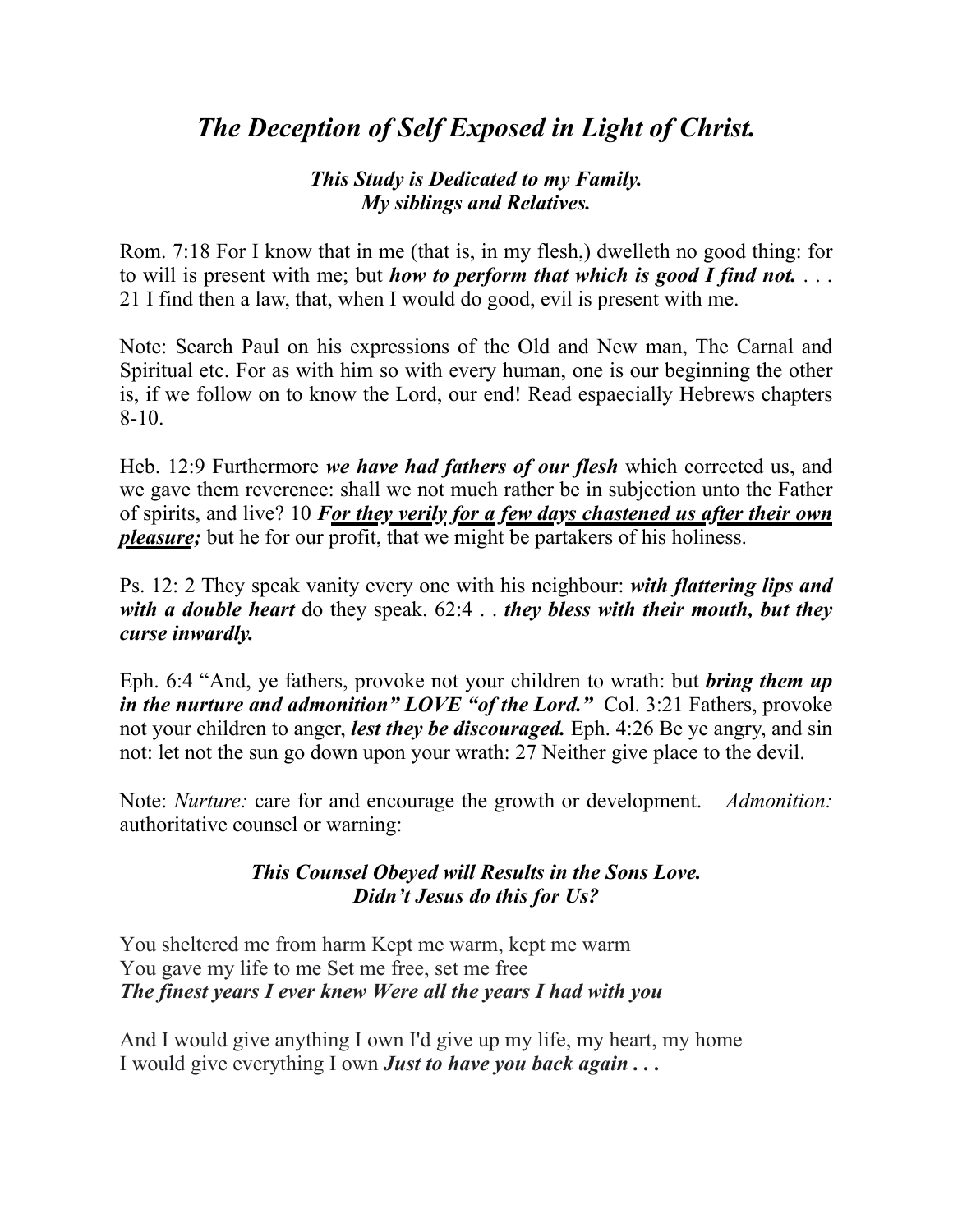You taught me *how to love What it's of, what it's of* You never said too much But *still you showed the way* And I knew from watching you *Nobody else* could ever know The *part of me that can't let go*

### Is there someone you know *Your loving them so But taking them all for granted? You may lose them one day Someone takes them away And they don't hear the words you long to say*

I would give anything I own I'd give up my life, my heart, my home I would give everything I own Just to have you back again Just to touch you once again

### https://youtu.be/e-bb\_xXfO4I

Matt. 7:12 Therefore all things whatsoever ye would that men should *do to you, do ye even so to them:* for this is the law and the prophets.

1Cor. 3:3 For ye are yet carnal: for whereas there is among you envying, and strife, and divisions, are ye not carnal, and walk as men?

Gal. 5:19 Now the works of the flesh are manifest, which are these; Adultery, fornication, uncleanness, lasciviousness, 20 Idolatry, witchcraft, hatred, variance, emulations, wrath, strife, seditions, heresies, 21 Envyings, murders, drunkenness, revellings, and such like: of the which I tell you before, as I have also told you in time past, that they which do such things shall not inherit the kingdom of God. 22 But the fruit of the Spirit is love, joy, peace, longsuffering, gentleness, goodness, faith, 23 Meekness, temperance: against such there is no law. 24 And they that are Christ's have crucified the flesh with the affections and lusts. 25 If we live in the Spirit, let us also walk in the Spirit.26 Let us not be desirous of vain glory, provoking one another, envying one another.

## *Contradiction of Self and Our Profession of Christ Exhibited in Song!*

Rom. 2:15 Which shew the work of the law written in their hearts, their conscience also bearing witness, *and their thoughts the mean while accusing or else excusing one another;)*

You, who are on the road *Must have a code* that you can live by And so, become yourself Because the past is just a goodbye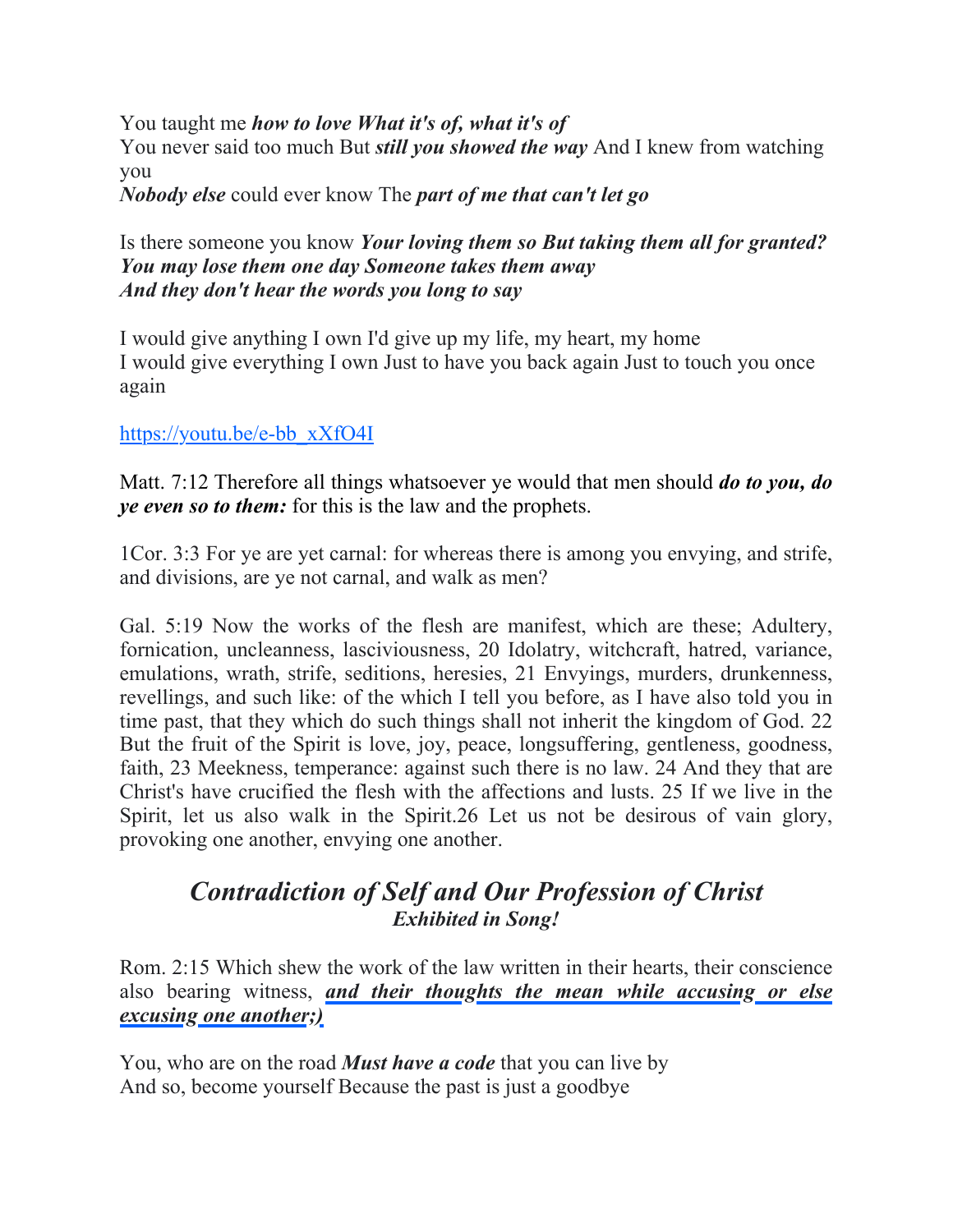Teach your children well *Their father's hell* did slowly go by And feed them on your dreams The one they pick's the one you'll know by *Don't you ever ask them, "Why?"* If they told you, you would cry So just look at them and sigh And *know they love you*

And you (Can you hear?) of tender years (And do you care?) Can't know the fears (And can you see?) That your elders grew by (We must be free) And so, please help (To teach your children) Them with your youth (What you believe in) *They seek the truth* (Make a world) Before they can die (That we can live in)

And teach your parents well Their children's hell will slowly go by And feed them on your dreams The one they pick's the one you'll know by Don't you ever ask them, "Why? *If they told you, you will cry* So just look at them and sigh And know they love you

https://youtu.be/EkaKwXddT\_I

## *Hiding Under the Cover of Christianity! Shunned, Ostracized, Falsely Accused, Mental-Social if not also Physical Abuse by Professed Christian Communities.*

 *"At the close of the ceremony her Sister went to the casket and placing her hand upon it and her other hand high in the air. She said "At last She has Paid for Her" Supposed "Sin."* 

### *The Emmeline Story.*

### https://youtu.be/IRN91TeXAYE

 The duty of Emmeline's family and her church to Emmeline. John 7:51 Doth our law judge any man," or woman "*before it hear him,* and know what he doeth? Gal. 6:1 Brethren, if a man" or woman "*be overtaken in a fault, ye which are spiritual, restore such an one in the spirit of meekness;* considering thyself, lest thou also be tempted. 1Peter 4:8 And above all things *have fervent charity* among yourselves: for *charity shall cover the multitude of sins.* Rom. 2:3 And thinkest thou this, O man, that judgest them which do such things, and doest the same, that thou shalt escape the judgment of God? 4 Or despisest thou the riches of his goodness and forbearance and longsuffering; not knowing that *the goodness of God leadeth thee to repentance?* Shown by His people through charity—Love.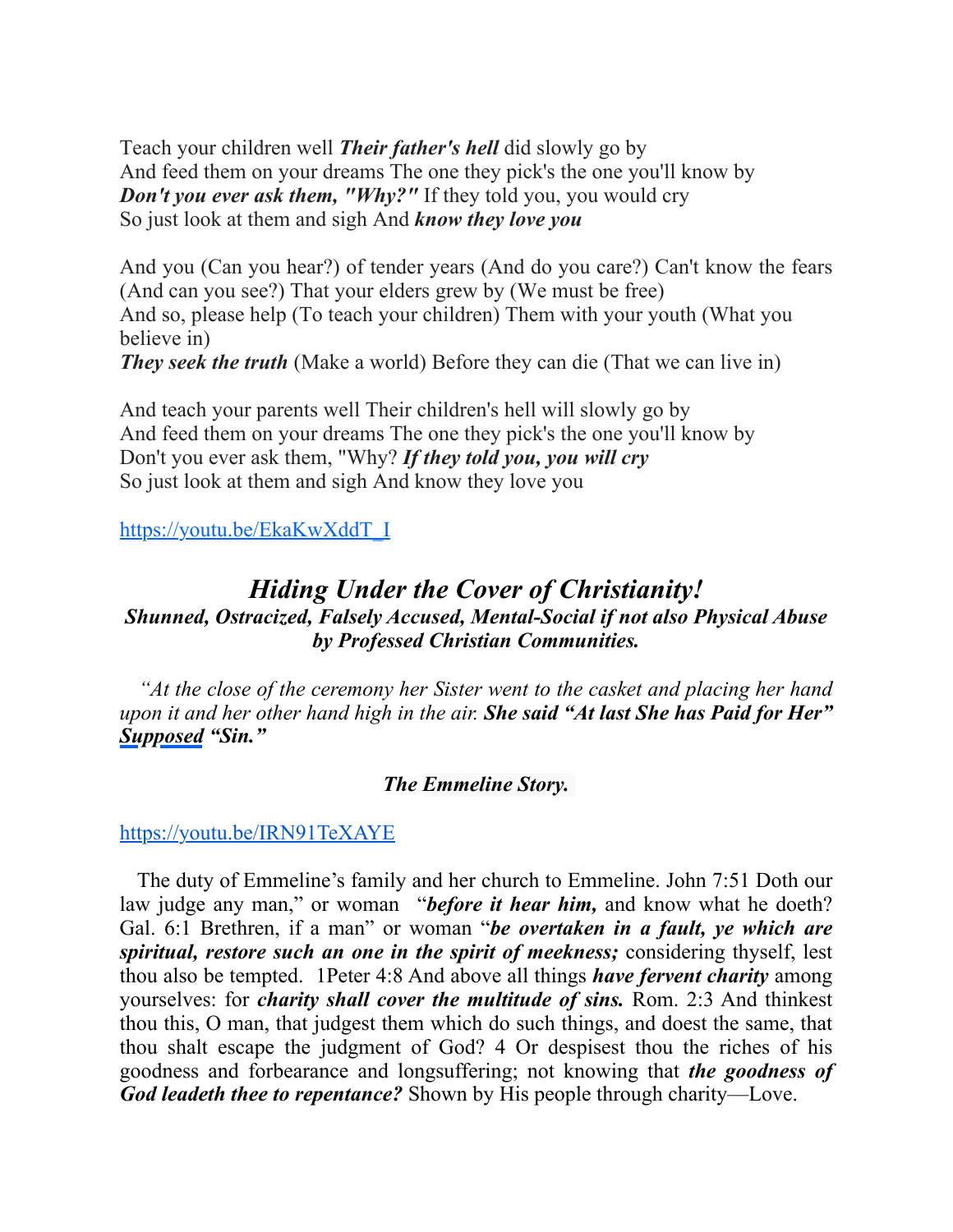" . . . If *popery or its principles* shall again be legislated into power, *the fires of persecution will be* rekindled against those who will not sacrifice conscience and the truth *in deference to popular errors.* This evil is on the point of realization. 5T 712.1

Note: Throughout the 1820's and on Popery's principles were brought into protestant communities in America. Persecution ensued. *It was only supposed she had married her son!*

Eph. 4:32 And be ye kind one to another, tenderhearted, forgiving one another, even as God for Christ's sake hath forgiven you

Luke 6:30 *Give to every man that asketh of thee; and of him that taketh away thy goods ask them not again.* 31 And as ye would that men should do to you, do ye also to them likewise. 32 For *if ye love them which love you,* what thank have ye? for sinners also love those that love them. 33 And *if ye do good to them which do good to you,* what thank have ye? for sinners also do even the same. 34 And *if ye lend to them of whom ye hope to receive,* what thank have ye? for sinners also lend to sinners, to receive as much again. 35 But *love ye your enemies, and do good, and lend, hoping for nothing again; and your reward shall be great, and ye shall be the children of the Highest: for he is kind unto the unthankful and to the evil. 36 Be ye therefore merciful, as your Father also is merciful.*

1John 2:9 He that saith he is in the light, and hateth his brother," or sister "is in darkness even until now. 10 He that loveth his brother" or sister "abideth in the light, and there is none occasion of stumbling in him. 11 But he that hateth his brother" or sister "is in darkness, and walketh in darkness, and knoweth not whither he goeth, because that darkness hath blinded his eyes. 3:15 Whosoever hateth his brother" or sister "is a murderer: and ye know that no murderer hath eternal life abiding in him. . . 17 But whoso hath this world's good, and seeth his brother" or sister "have need,"*Acts 4:34;Rev. 13:17*"and *shutteth up his bowels of compassion from him, how dwelleth the love of God* in him? 4:20 If a man say, I love God, and *hateth his brother," or sister "he is a liar:* for *he that loveth not his brother" or sister "whom he hath seen, how can he love God whom he hath not seen?* 21 And this commandment have we from him, That he who *loveth God love his brother also.*

James 2:15 If a brother or sister be naked, and destitute of daily food, 16 And one of you say unto them, Depart in peace, be ye warmed and filled; notwithstanding ye give them not those things which are needful to the body; what doth it profit? 17 Even so faith, if it hath not works, is dead, being alone. Due. 15:7 If there be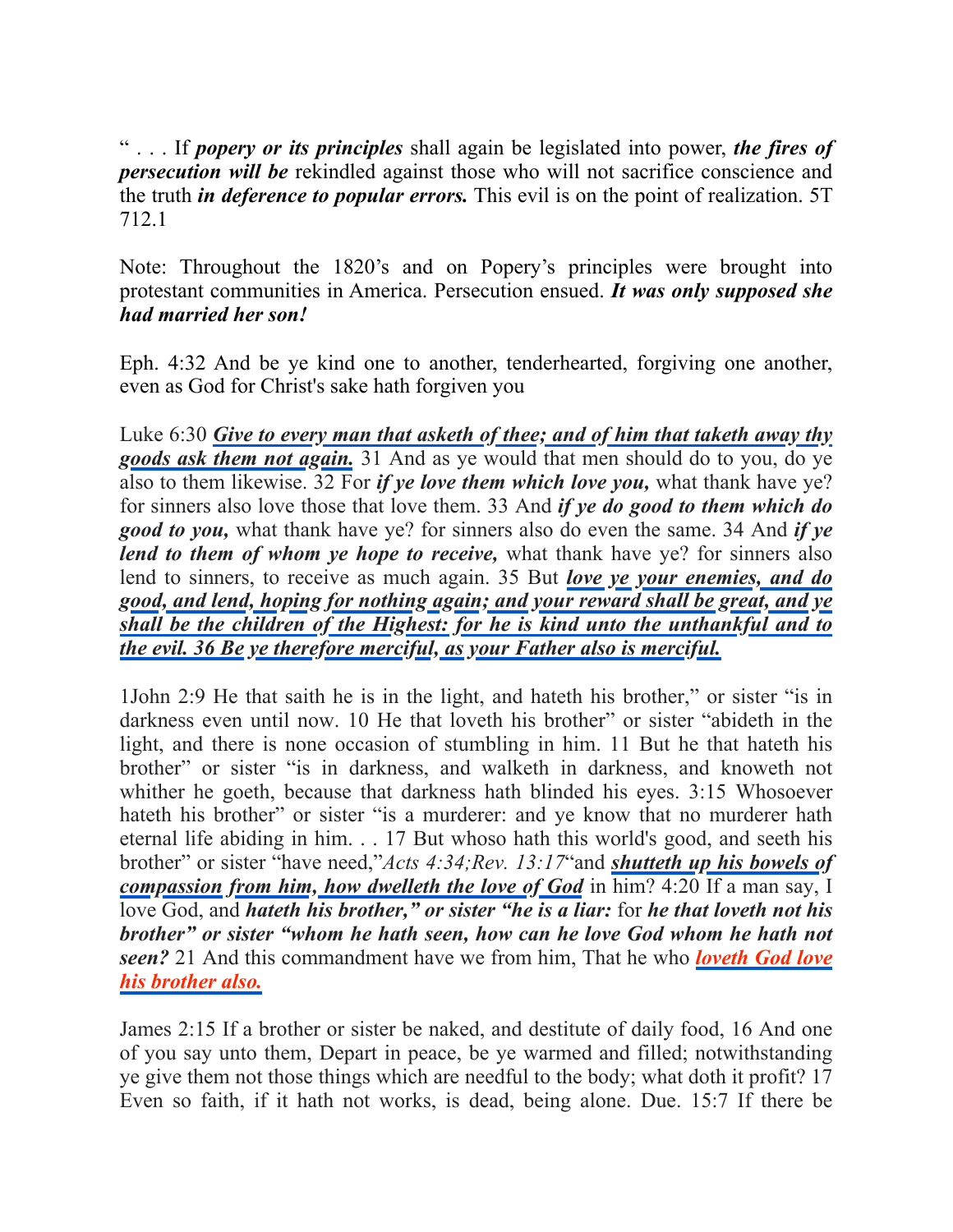among you a poor man of one of thy brethren within any of thy gates in thy land which the LORD thy God giveth thee, thou shalt not harden thine heart, nor shut thine hand from thy poor brother: 8 But thou shalt open thine hand wide unto him, and shalt surely lend him sufficient for his need, in that which he wanteth.

Note: The 1st 4 of the 10 Commandments teach us how we love God, that He is, not to make any images of another, honor His name, on what Day to worship Him. The Last 6 Teach us how we love our fellow men. For we look to God's Word for justice from those who claim to be His chosen and withhold Christian principles from those they deem deserving of their wrath. It is "all so confusion this brutal abusing," to cause you to give in to human authority, by social and economic ties.

Phil. 2:3 Let nothing be done through strife or vainglory; but in lowliness of mind *let each esteem other better than themselves*. 4 Look not every man on his own things, *but every man also on the things of others.* 5 *Let this mind be in you, which was* also in Christ Jesus: 6 Who, being in the form of God, thought it not robbery to be equal with God: 7 But made himself of no reputation, and *took upon him the form of a servant,* and was made in the likeness of men:

Gal. 6:2 Bear ye one another's burdens, and so fulfil the law of Christ.

1Cor. 10:24 Let *no man seek his own,* but every man another's wealth.

 And now occurred a series of events, which, though seeming to bring only defeat and loss to the cause of Christ, were to result in its triumph, giving to the world one of the noblest examples of Christian faith, and winning from the ranks of its opposers their most active and successful champion. *Most of the early believers were cut off from family and friends by the zealous bigotry of the Jews. Many of the converts had been thrown out of business and exiled from their homes, because they had espoused the cause of Christ. It was necessary to provide this large number, congregated at Jerusalem, with homes and sustenance*. Those having money and possessions cheerfully sacrificed them to meet the existing emergency. Their means were laid at the feet of the apostles, who made distribution to every man according as he had need. LP 14.2

Luke 6:22 Blessed are ye, *when men shall hate you, and when they shall separate you from their company, and shall reproach you, and cast out your name as evil, for the Son of man's sake.* Matt. 5:11 Blessed are ye, when men shall revile you, and persecute you, and shall s*ay all manner of evil against you falsely,* for my sake. John 16:2 They shall put you out of the synagogues: yea, *the time cometh, that whosoever killeth you will think that he doeth God service.* 3 And *these things will they do unto you, because they have not known the Father, nor me.*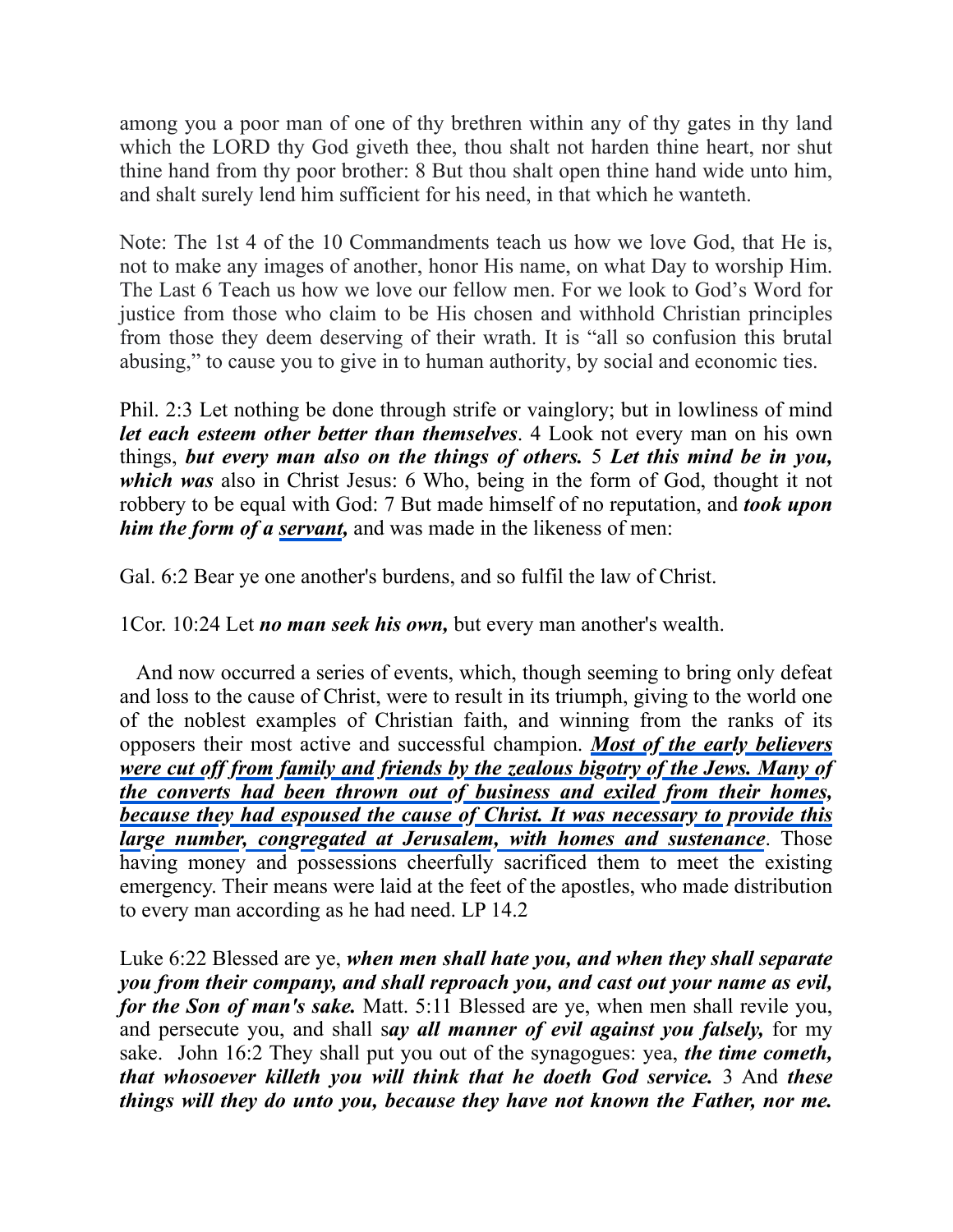1Cor. 4:9 For I think that God hath set forth us the apostles last, as it were *appointed to death: for we are made a spectacle unto the world,* and to angels, and to men. 10 We are fools for Christ's sake, but ye are wise in Christ; we are weak, but ye are strong; ye are honourable, but we are despised. 11 Even unto this present hour *we both hunger, and thirst, and are naked, and are buffeted, and have no certain dwellingplace;* 12 And labour, working with our own hands: *being reviled, we bless; being persecuted, we suffer it: 13 Being defamed, we intreat: we are made as the filth of the world, and are the offscouring of all things unto this day.* 2Cor. 4:7 But we have this treasure in earthen vessels, that the excellency of the power may be of God, and not of us. 8 *We are troubled on every side, yet not distressed; we are perplexed, but not in despair; 9 Persecuted, but not forsaken; cast down, but not destroyed;* Heb. 10:33 Partly, whilst ye were made *a gazingstock both by reproaches and afflictions; and partly, whilst ye became companions of them that were so used.* Isa. 66:5 Hear the word of the LORD, ye that tremble at his word; *Your brethren that hated you, that cast you out for my name's sake, said, Let the LORD be glorified: but he shall appear to your joy, and they shall be ashamed.*

[LawOfLove.](https://sdapillars.org/media/LawOfLove.pdf) [MyLastStudy](https://sdapillars.org/media/MyLastStudy.pdf)

# *An Ugly Conflict of Self and the Most Sacred Trust.*

Jer. 17:9 The heart is deceitful above all things, and desperately wicked: who can know it? Pro. 14:12 There is a way which seemeth right unto a man, but the end thereof are the ways of death.

They cry in the dark So you can't see their tears They hide in the light So you can't see their fears *Forgive and forget All the while Love and pain become one and the same In the eyes of a wounded child*

Because hell, hell is for children *And you know that their little lives can become such a mess* Hell, hell is for children And *you shouldn't have to pay for your love With your bones and your flesh*

*It's all so confusing* this brutal abusing They blacken your eyes and *then apologize* Be daddy's good girl, and don't tell mommy a thing Be a good little boy, and *you'll get a new toy* Tell grandma you fell from the swing . . . .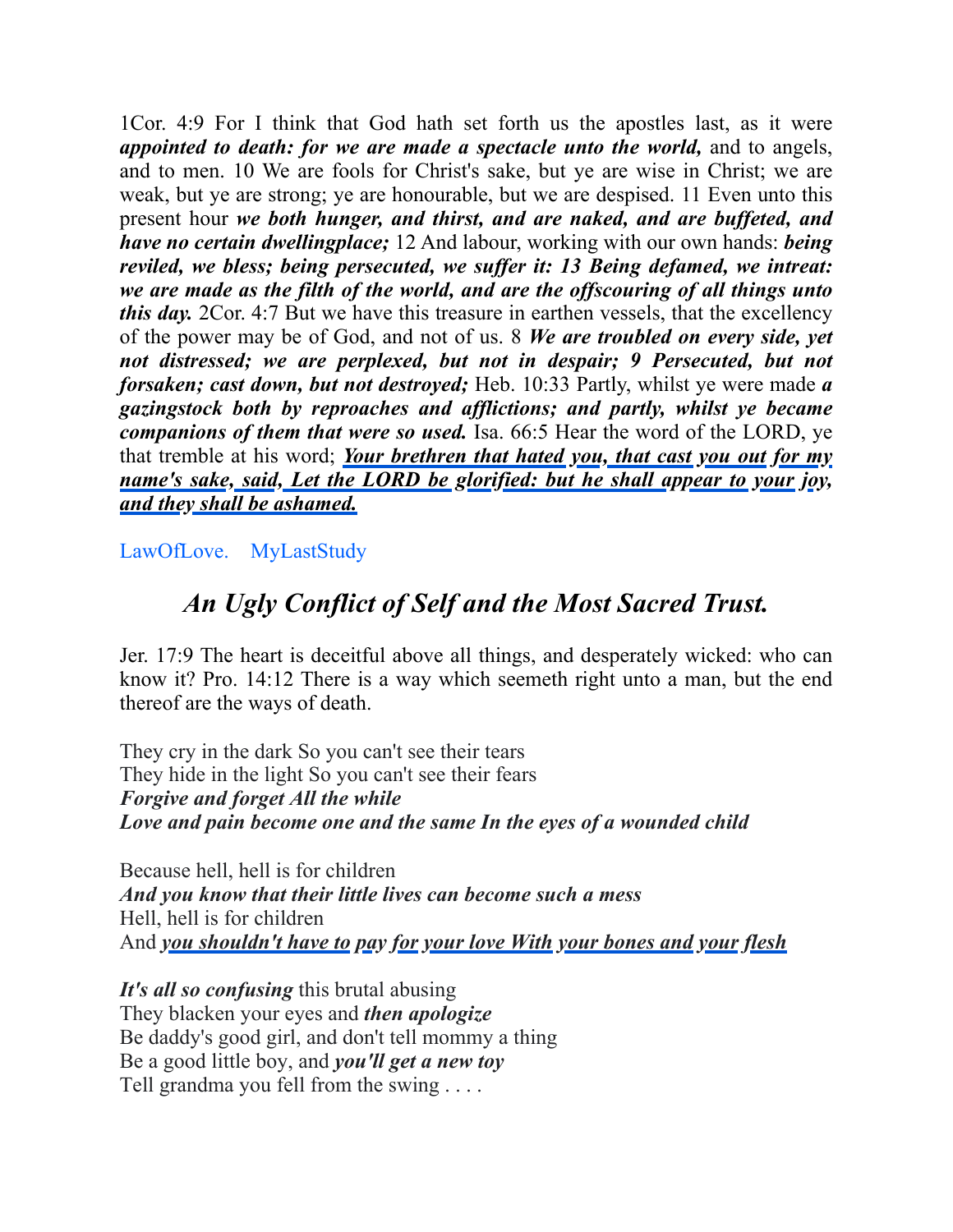https://youtu.be/0gaXL0\_7wno

Matt. 18:6 But whoso shall offend one of these little ones which believe in me, *it were better for him* that a millstone were hanged about his neck, and that he were drowned in the depth of the sea. . . 10 Take heed *that ye despise not* one of these little ones; for I say unto you, That in heaven their angels do always behold the face of my Father which is in heaven. . . 14 Even so *it is not the will of your Father which is in heaven,* that one of these little ones should perish.

# *Again!*

Eph. 6:4 And, ye fathers, provoke not your children to wrath: but *bring them up in the nurture and admonition of the Lord.* Col. 3:21 Fathers, provoke not your children to anger, *lest they be discouraged.* Eph. 4:26 Be ye angry, and sin not: let not the sun go down upon your wrath: 27 Neither give place to the devil.

# *Even the Most Endearing of Human Relationships.*

In the dark, I'd like to read his mind But *I'm frightened of the things I might find* Oh, there must be something he's thinking of To tear him away-a-ay *When I tell him that I'm falling in love* Why does he say-a-ay

*Hush, hush, keep it down now, voices carry* Hush, hush, keep it down now, voices carry Ah-ah

I try so hard not to get upset Because *I know all the trouble I'll get* Oh, he tells me tears are something to hide And something to fear-eh-eh *And I try so hard to keep it inside* So no one can hear

Hush, hush, keep it down now, voices carry Hush, hush, keep it down now, voices carry Hush hush, keep it down now, voices carry Ah-ah

### Oh! He wants me, *but only part of the time* He wants me, *if he can keep me in line*

Hush, hush, keep it down now, voices carry Hush, hush, keep it down now, voices carry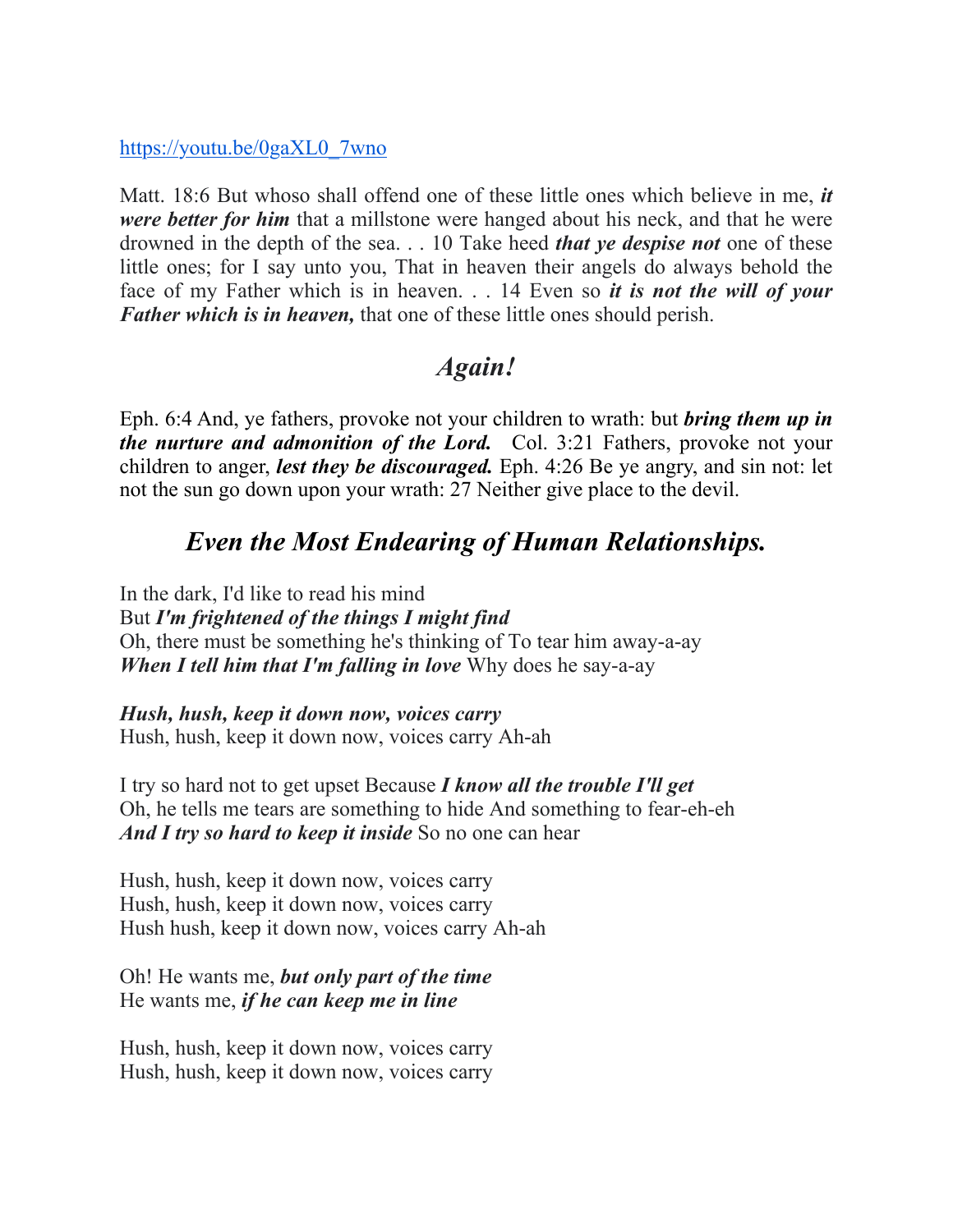Oh, oh, oh, hush hush, shut up now, voices carry Oh, oh, oh, hush hush, *keep it down now*, voices carry Oh, oh, oh, hush hush, darling, *she might overhear* Hush, hush, oh, oh, voices carry

Hush, hush, he said shut up He said shut up Oh God, can't you keep it down?

Voices carry Hush, hush, oh, oh voices carry *I wish he would let me talk*

https://youtu.be/IGoWRnUngsI

# *And Another!*

No one in the world Ever had *a love as sweet* as my love For nowhere in the world Could there be *a boy as true as you,* love All my love *I give gladly to you* All your love *you give gladly to me*

Tell me why then, oh why should it be that *We go on hurting each other* We go on hurting each other Making each other cry Hurting each other *Without ever knowing why . . .*

*Closer than the leaves* On a weeping willow, baby, we are *Closer, dear, are we* Than the simple letters A and B are All my life *I could love only you* All your life *you could love only me*

*Can't we stop* hurting each other? *Got to stop* hurting each other *Making each other cry Breaking each other's heart Tearing each other apart*

Can't we stop hurting each other? Got to stop hurting each other Making each other cry Breaking each other's heart Tearing each other apart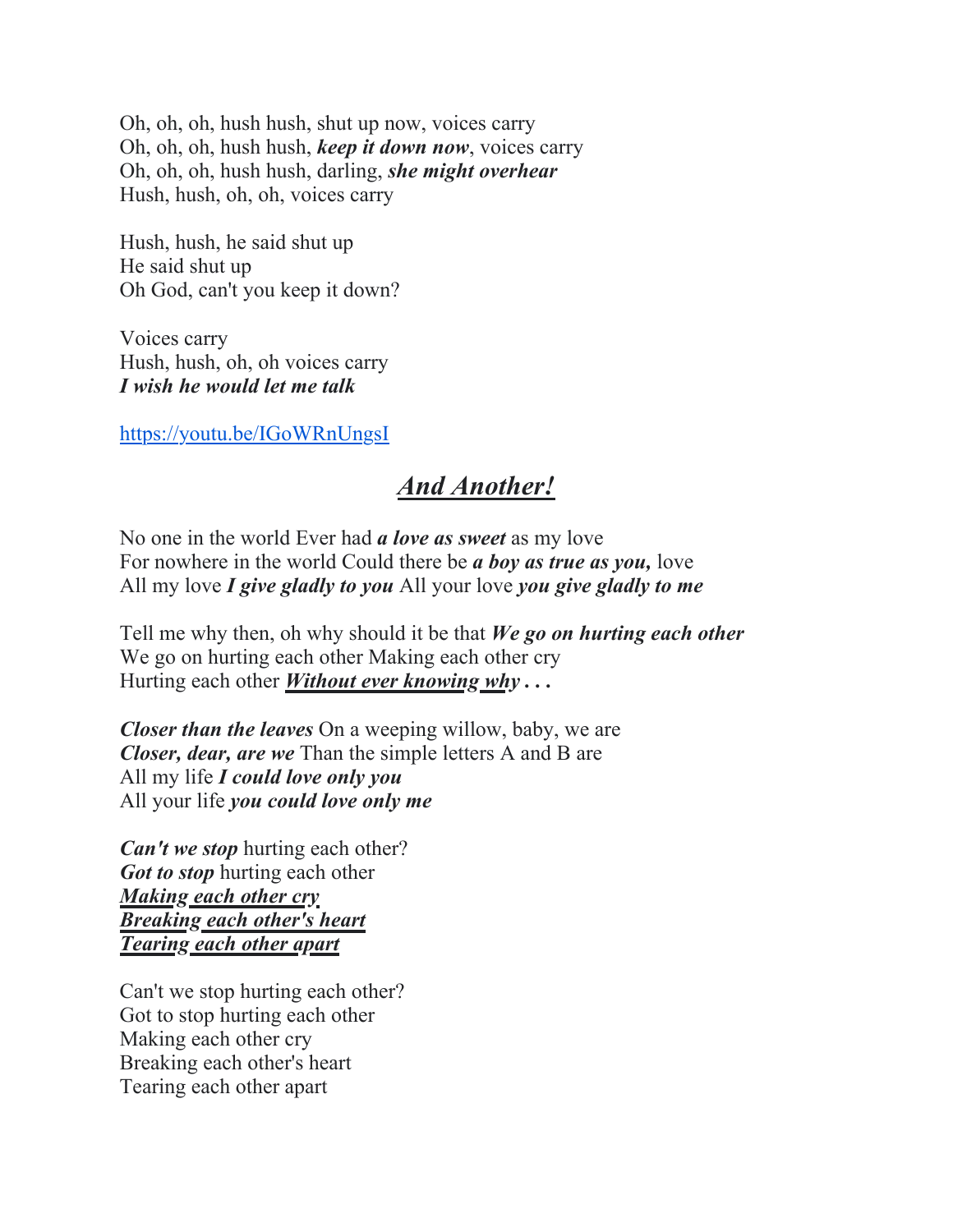Can't we stop hurting each other?...

https://youtu.be/sqkVNHwJfKc

Confusion: You can't keep the commandments—don't lie to me! new world order, etc.

Matt. 19:4 And he answered and said unto them, *Have ye not read, that he which made them at the beginning made them male and female,* 5 And said, For this cause shall a man leave father and mother, and shall *cleave to his wife: and they twain shall be one flesh?* 6 *Wherefore they are no more twain, but one flesh.* What therefore God hath joined together, let not man put asunder. 7 They say unto him, Why did Moses then command to give a writing of divorcement, and to put her away? 8 He saith unto them, Moses because of the hardness of your hearts suffered you to put away your wives: but from the beginning it was not so. 9 And I say unto you, Whosoever shall put away his wife, except it be for fornication, and shall marry another, committeth adultery: and whoso marrieth her which is put away doth commit adultery.

Eph. 5:22 *Wives, submit yourselves unto your own husbands,* as unto the Lord. 23 For the husband is the head of the wife, even as Christ is the head of the church: and he is the saviour of the body. 24 Therefore as the church is subject unto Christ, so let the wives be to their own husbands in every thing. 25 *Husbands, love your wives,* even as Christ also loved the church, and gave himself for it; 26 That he might sanctify and cleanse it with the washing of water by the word, 27 That he might present it to himself a glorious church, not having spot, or wrinkle, or any such thing; but that it should be holy and without blemish. 28 So ought men to love their wives as their own bodies. He that loveth his wife loveth himself. 29 *For no man ever yet hated his own flesh;* but *nourisheth and cherisheth it,* even as the Lord the church: 1Peter 2:21 For *even hereunto were ye called: because Christ also suffered for us, leaving us an example,* that ye should follow his steps: 22 Who did no sin, neither was guile found in his mouth: 23 Who, when he was reviled, reviled not again; when he suffered, he threatened not; but committed himself to him that judgeth righteously: 24 Who his own self bare our sins in his own body on the tree, *that we,* being dead to sins, *should live unto righteousness*: by whose stripes ye were healed. 25 For ye were as sheep going astray; but are now returned unto the Shepherd and Bishop of your souls. 3:1 Likewise, *ye wives,* be in subjection to your own husbands; that, if any obey not the word, they also may without the word be won by the conversation of the wives; 2 While they behold your chaste conversation coupled with fear. 3 Whose adorning let it not be that outward adorning of plaiting the hair, and of wearing of gold, or of putting on of apparel; 4 But let it be the hidden man of the heart, in that which is not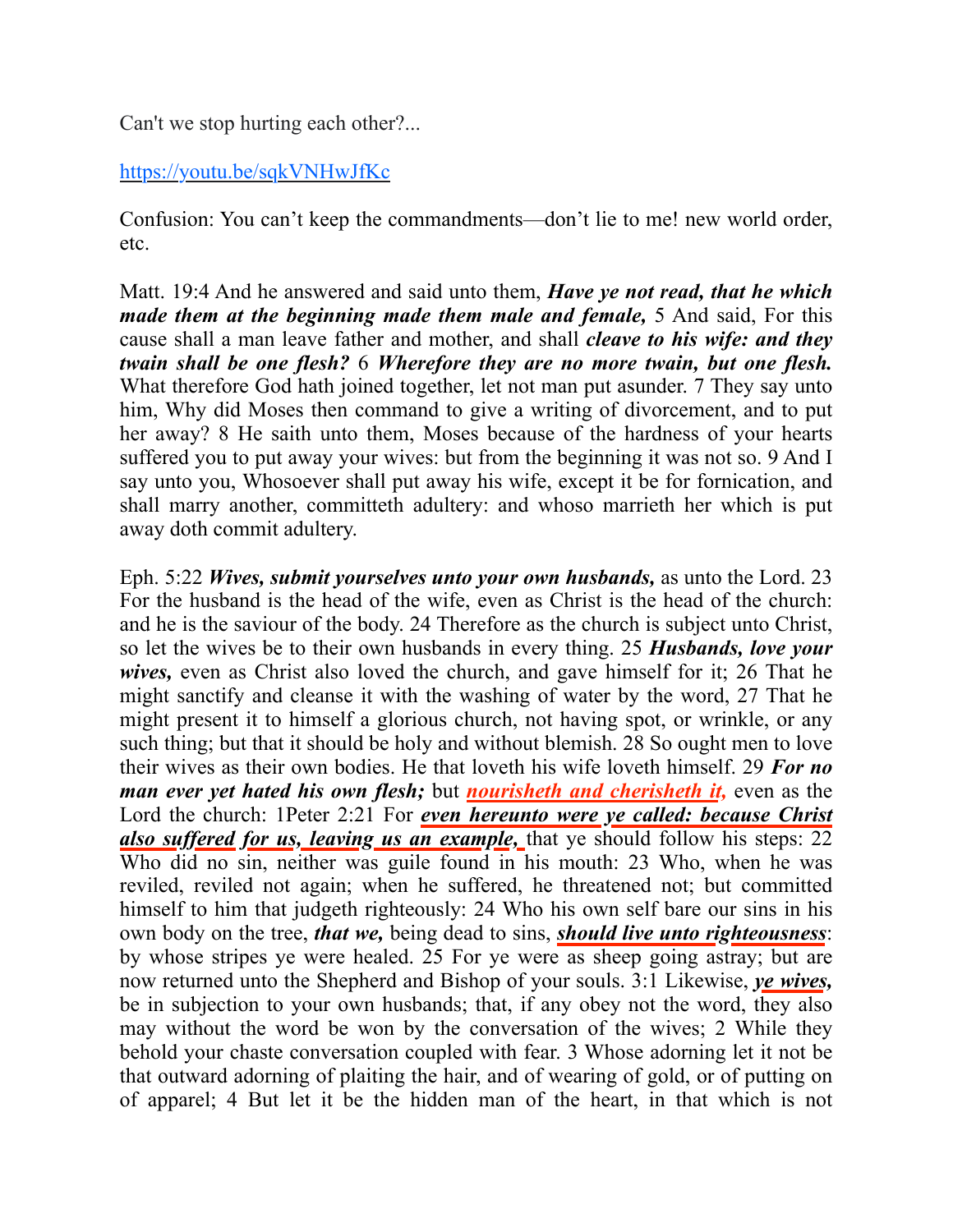corruptible, even the ornament of a meek and quiet spirit, which is in the sight of God of great price. 5 For after this manner in the old time the holy women also, who trusted in God, adorned themselves, being in subjection unto their own husbands: 6 Even as Sara obeyed Abraham, calling him lord: whose daughters ye are, as long as ye do well, and are not afraid with any amazement. 7 *Likewise, ye husbands,* dwell with them according to knowledge, *giving honour unto the wife,* as unto the weaker vessel, and as being heirs together of the grace of life; that your prayers be not hindered. 8 Finally, *be ye all of one mind, having compassion* one of another, love as brethren, *be pitiful, be courteous:* 9 Not rendering evil for evil, or railing for railing: but *contrariwise blessing; knowing that ye are thereunto called,* that ye should inherit a blessing. 10 For he that will love life, and see good days, let him refrain his tongue from evil, and his lips that they speak no guile:

Gen. 2:18 And the LORD God said, It is not good that the man should be alone; *I will make him an help meet for him.*

Note. Meet: suitable, Taylor made for a specific use or purpose—to bring us to a better self.

Ecc. 4:7 Then I returned, and I saw vanity under the sun. 8 *There is one alone, and there is not a second;* yea, he hath neither child nor brother: yet is there no end of all his labour; neither is his eye satisfied with riches; neither saith he, For whom do I labour, and bereave my soul of good? This is also vanity, yea, it is a sore travail. 9 *Two are better than one; because they have a good reward for their labour. 10 For if they fall, the one will lift up his fellow:* but woe to him that is alone when he falleth; for he hath not another to help him up. 11 Again, if two lie together, then they have heat: but how can one be warm alone? 12 And *if one prevail against him, two shall withstand him; and a threefold cord is not quickly broken.*

Note: Had Adam and Eve had this threefold cord, Christ and each other—they'd not have fallen.

1Cor. 7:12 But to the rest speak I, not the Lord: *If any brother hath a wife that believeth not, and she be pleased to dwell with him, let him not put her away.* 13 *And the woman which hath an husband that believeth not,* and if he be pleased to dwell with her, let her not leave him. 14 *For the unbelieving husband is sanctified by the wife, and the unbelieving wife is sanctified by the husband:* else were your children unclean; but now are they holy. 15 But if the unbelieving depart, let him depart. A brother or a sister is not under bondage in such cases: but God hath called us to peace. 16 For what knowest thou, O wife, whether thou shalt save thy husband? or how knowest thou, O man, whether thou shalt save thy wife?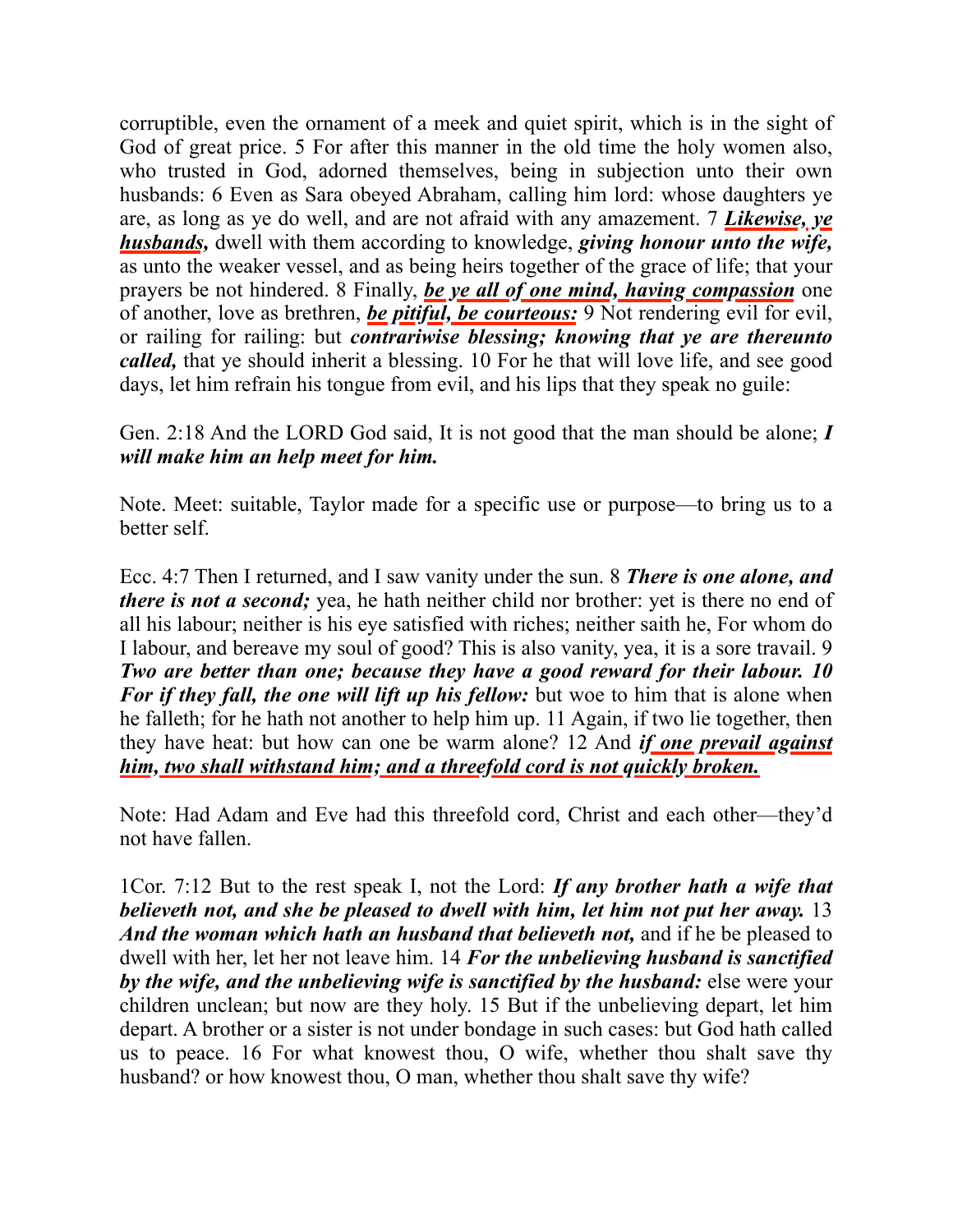Note: Sanctified—set apart for a Holy purpose by the example and labor of the believing spouse.

Col. 3:12 Put on therefore, as the elect of God, holy and beloved, bowels of mercies, kindness, humbleness of mind, meekness, longsuffering; 13 Forbearing one another, and forgiving one another, if any man have a quarrel against any: even as Christ forgave you, so also do ye. 14 And above all these things put on charity, which is the bond of perfectness. 15 And let the peace of God rule in your hearts, to the which also ye are called in one body; and be ye thankful. 16 Let the word of Christ dwell in you richly in all wisdom; teaching and admonishing one another in psalms and hymns and spiritual songs, singing with grace in your hearts to the Lord. 17 And whatsoever ye do in word or deed, do all in the name of the Lord Jesus, giving thanks to God and the Father by him. 18 Wives, submit yourselves unto your own husbands, as it is fit in the Lord. 19 Husbands, love your wives, and be not bitter against them. 20 Children, obey your parents in all things: for this is well pleasing unto the Lord.

### *How It Should BE.*

*Such a feelin's* comin' over me *There is wonder* in most every thing I see Not a cloud in the sky, got the sun in my eyes And I won't be surprised if it's a dream

Everything *I want the world to be Is now comin' true* especially for me And the reason is clear, *it's because you are here* You're the nearest thing to heaven that I've seen

I'm on the top of the world lookin' down on creation And *the only explanation* I can find

*Is the love that I've found, ever since you've* been around Your love's put me at the top of the world . . .

Something in the wind *has learned my name* And it's tellin' me that *things are not the same* In the leaves on the trees, and the touch of the breeze There's *a pleasing sense of happiness for me*

There is only *one wish on my mind* When this day is through *I hope that I will find*

*That tomorrow will be,* just the same for you and me *All I need will be mine if you are here*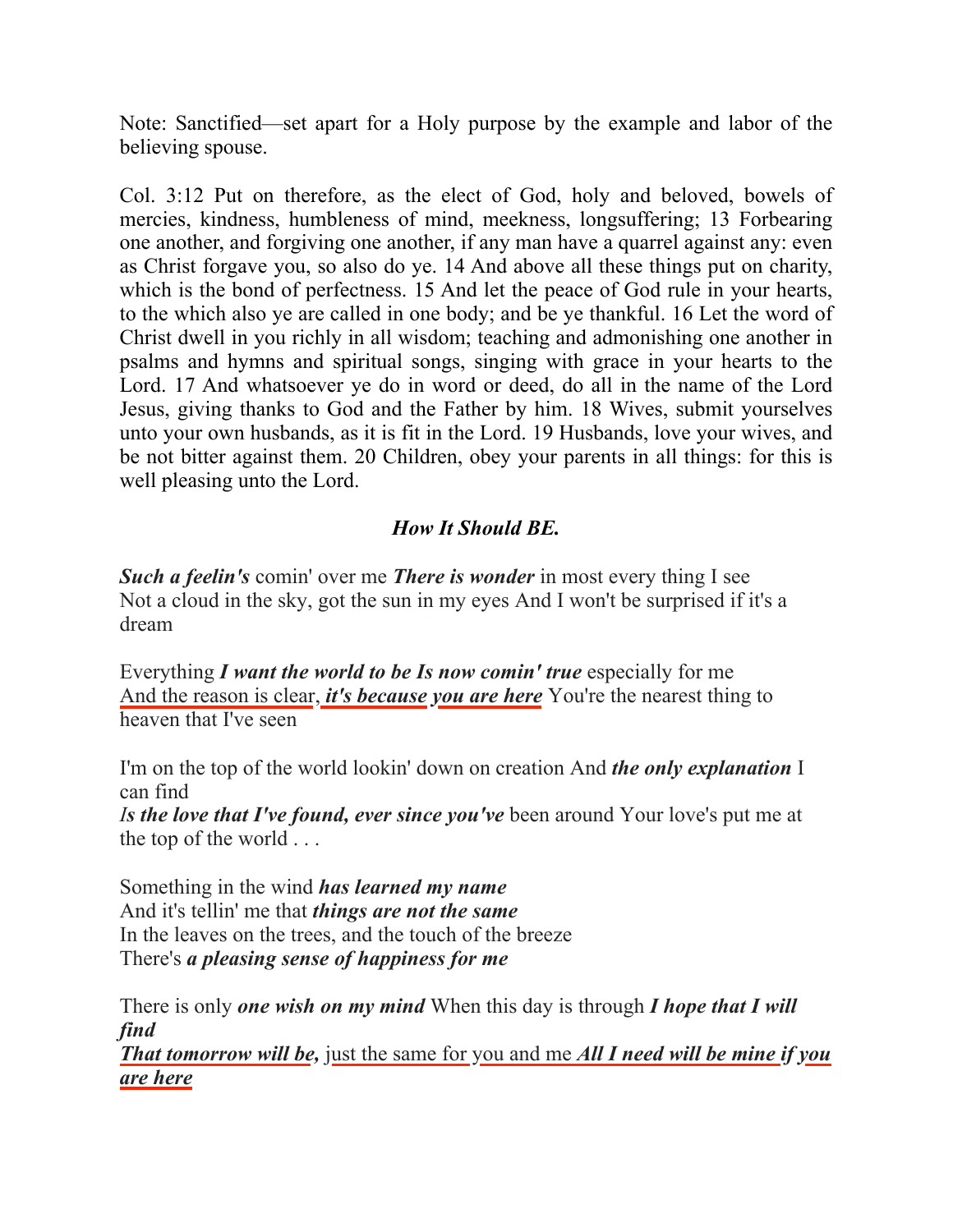# *Other Examples of Contradictions While Professing Christ.*

Phil. 1:15 Some indeed preach Christ even of envy and strife; and some also of good will: 16 The one preach Christ of contention, not sincerely, supposing to add affliction to my bonds:

Cain, Esau, Laban, Simeon and Levi, Sons of Israel and Joseph, Korah etc., Balim, Saul, Jereboam, Christ, Paul etc.

Matt. 6:1 Take heed that ye do not your alms before men, to be seen of them: otherwise ye have no reward of your Father which is in heaven. 2 Therefore when thou doest thine alms, do not sound a trumpet before thee, as the hypocrites do in the synagogues and in the streets, that they may have glory of men. Verily I say unto you, They have their reward. 3 But when thou doest alms, let not thy left hand know what thy right hand doeth: 4 That thine alms may be in secret: and thy Father which seeth in secret himself shall reward thee openly.

Matt. 12:34 O generation of vipers, *how can ye, being evil, speak good things?* for out of the abundance of the heart the mouth speaketh.

Matt. 21:33 Hear another parable: There was a certain householder, which planted a vineyard, and hedged it round about, and digged a winepress in it, and built a tower, and let it out to husbandmen, and went into a far country: 34 And when the time of the fruit drew near, he sent his servants to the husbandmen, that they might receive the fruits of it. 35 And the husbandmen took his servants, and beat one, and killed another, and stoned another. 36 Again, he sent other servants more than the first: and they did unto them likewise. 37 But last of all he sent unto them his son, saying, They will reverence my son. 38 But when the husbandmen saw the son, they said among themselves, This is the heir; come, let us kill him, and let us seize on his inheritance. 39 And they caught him, and cast him out of the vineyard, and slew him. 40 When the lord therefore of the vineyard cometh, what will he do unto those husbandmen? 41 They say unto him, He will miserably destroy those wicked men, and will let out his vineyard unto other husbandmen, which shall render him the fruits in their seasons. 42 Jesus saith unto them, Did ye never read in the scriptures, The stone which the builders rejected, the same is become the head of the corner: this is the Lord's doing, and it is marvellous in our eyes? 43 Therefore say I unto you, The kingdom of God shall be taken from you, and given to a nation bringing forth the fruits thereof. 44 And whosoever shall fall on this stone shall be broken: but on whomsoever it shall fall, it will grind him to powder.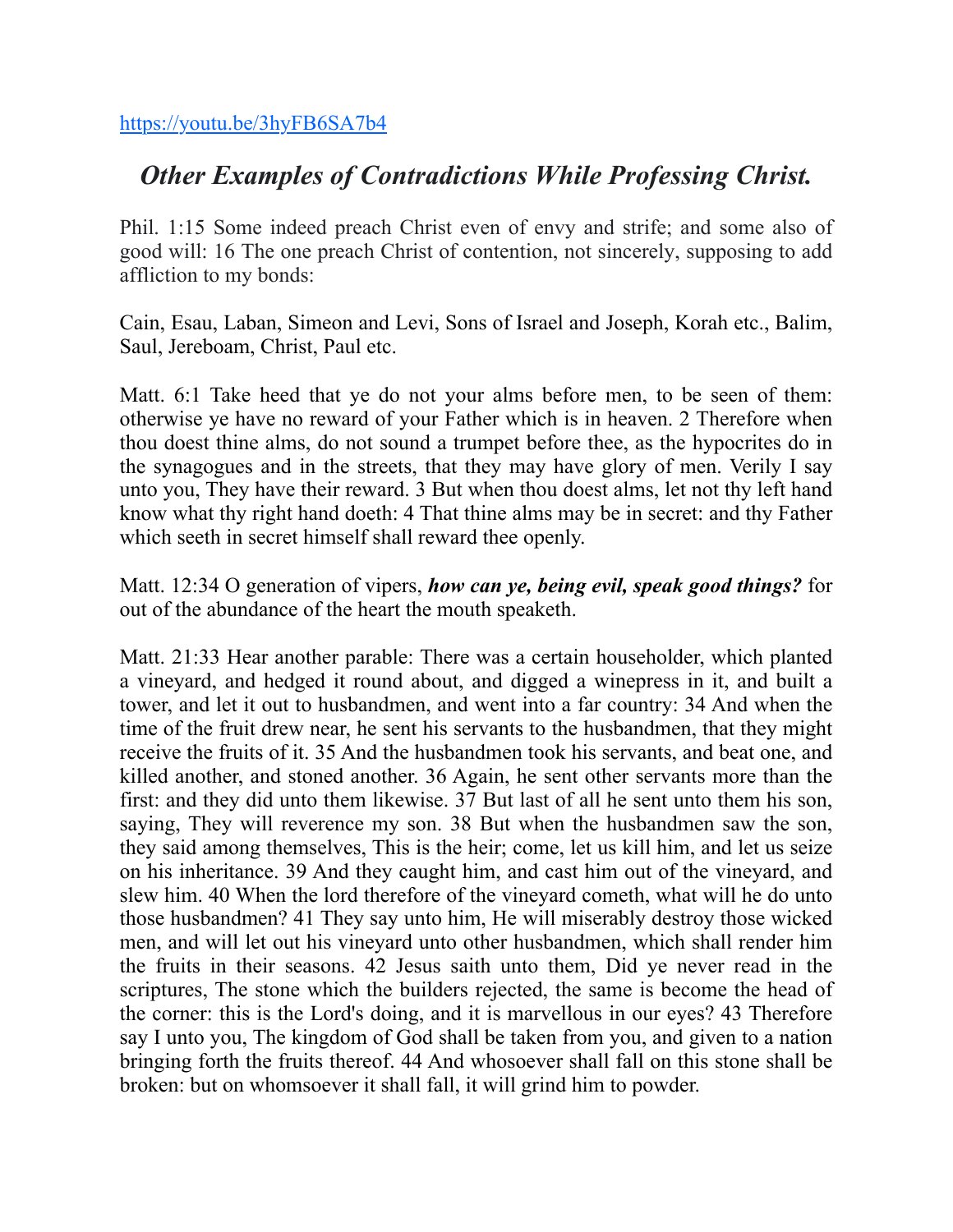23:4 For they bind heavy burdens and grievous to be borne, and lay them on men's shoulders; but they themselves will not move them with one of their fingers. 5 But all their works they do for to be seen of men: they make broad their phylacteries, and enlarge the borders of their garments, 6 And love the uppermost rooms at feasts, and the chief seats in the synagogues, 7 And greetings in the markets, and to be called of men, Rabbi, Rabbi. 8 But be not ye called Rabbi: for one is your Master, even Christ; and all ye are brethren. 9 And call no man your father upon the earth: for one is your Father, which is in heaven. 10 Neither be ye called masters: for one is your Master, even Christ. 11 But he that is greatest among you shall be your servant. 12 And whosoever shall exalt himself shall be abased; and he that shall humble himself shall be exalted. 13 But woe unto you, scribes and Pharisees, hypocrites! for ye shut up the kingdom of heaven against men: for ye neither go in yourselves, neither suffer ye them that are entering to go in. 14 Woe unto you, scribes and Pharisees, hypocrites! for ye devour widows' houses, and for a pretence make long prayer: therefore ye shall receive the greater damnation. 15 Woe unto you, scribes and Pharisees, hypocrites! for *ye compass sea and land to make one proselyte, and when he is made, ye make him twofold more the child of hell than yourselves.* 16 Woe unto you, ye blind guides, which say, Whosoever shall swear by the temple, it is nothing; but whosoever shall swear by the gold of the temple, he is a debtor! 17 Ye fools and blind: for whether is greater, the gold, or the temple that sanctifieth the gold? 18 And, Whosoever shall swear by the altar, it is nothing; but whosoever sweareth by the gift that is upon it, he is guilty. 19 Ye fools and blind: for whether is greater, the gift, or the altar that sanctifieth the gift? 20 Whoso therefore shall swear by the altar, sweareth by it, and by all things thereon. 21 And whoso shall swear by the temple, sweareth by it, and by him that dwelleth therein. 22 And he that shall swear by heaven, sweareth by the throne of God, and by him that sitteth thereon. 23 Woe unto you, scribes and Pharisees, hypocrites! for ye pay tithe of mint and anise and cummin, and have omitted the weightier matters of the law, judgment, mercy, and faith: these ought ye to have done, and not to leave the other undone. 24 Ye blind guides, which strain at a gnat, and swallow a camel. 25 Woe unto you, scribes and Pharisees, hypocrites! for ye make clean the outside of the cup and of the platter, but within they are full of extortion and excess. 26 Thou blind Pharisee, cleanse first that which is within the cup and platter, that the outside of them may be clean also. 27 Woe unto you, scribes and Pharisees, hypocrites! for ye are like unto whited sepulchres, which indeed appear beautiful outward, but are within full of dead men's bones, and of all uncleanness. 28 Even so ye also outwardly appear righteous unto men, but within ye are full of hypocrisy and iniquity. 29 Woe unto you, scribes and Pharisees, hypocrites! because ye build the tombs of the prophets, and garnish the sepulchres of the righteous, 30 And say, If we had been in the days of our fathers, we would not have been partakers with them in the blood of the prophets. 31 Wherefore ye be